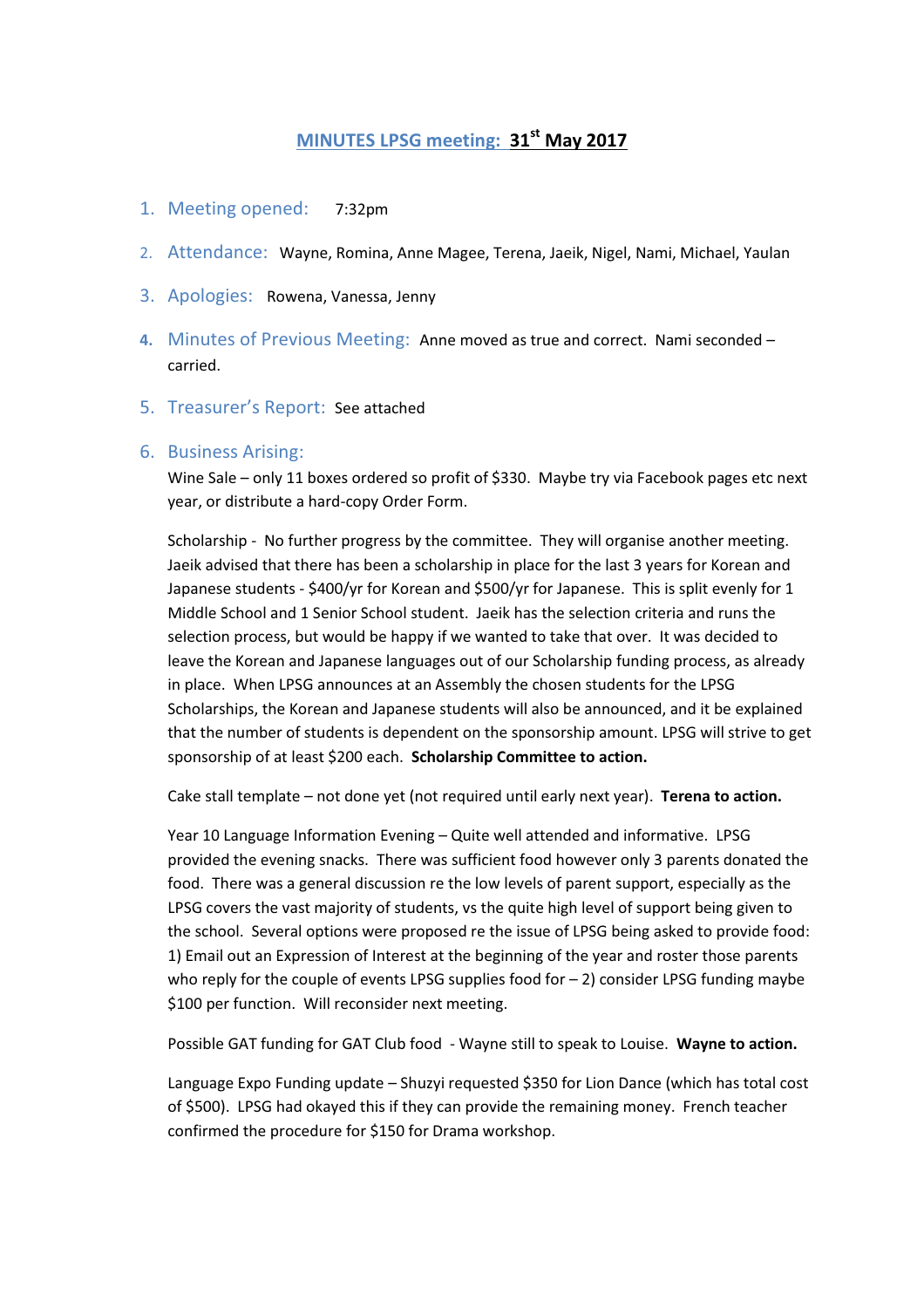## 7. New Business:

Mad Cow, were inadvertently paid twice last year for their contribution to the Language Expo Week, once by P&C and once by the school. Mad Cow had not acknowledged the cheque but had the Direct Debit. Treasurer has sent details to the school of the presented cheque, which will follow up with Mad Cow for refund.

The school has requested that all Language Expo invoices go to the school from the teacher. The school will then send to us. Grace to be updated on this procedure – **Wayne to action.**

Jaiek has students totally running cultural activities at the Language Expo this year, for Korean and Japanese components. He has put in place that whichever stall gets the most votes they will receive a gift voucher - \$200 / \$100 / \$50  $(1<sup>st</sup>, 2<sup>nd</sup>, 3<sup>rd</sup>)$ . Jaiek asked if it is ok to spend the Korean and Japanese funding on this. LPSG agreed. Grace to be informed – **Wayne to action.** 

Suggestion to formally extend the cake stall to include home grown vegetables, lemons, herbs etc. Possibility of running a Plant stall at some stage.

## 8. Teaching Report:

Korean / Japanese night went very well with about 100 people attending. There was positive feedback from attending LPSG parents. The Chef from that evening is happy to run a fundraiser for us. Suggestion to run an adults only event in Term 3, maybe showing parents how to make 1 Japanese and 1 Korean dish. There is a maximum of 32 people. LPSG will promote this event to all parents, and restrict to parents unless don't get enough then open to friends. Suggestion to sell as a pair of tickets so people know who they will be paired with on the night. Jaiek to talk to Chef to see what to charge to cover cost and raise money, plus dish recommendations. Optimum week is week 9, term 3, if not then week 5 or 6. Proposed dates are Thursday  $14^{th}$  September, if not then  $17^{th}$  or  $24^{th}$  August. Need to find out Chef's availability. **Jaeik to action.** 

Our food funding for the Language Expo needs to be clarified to Grace. **Wayne to action.** 

 $13<sup>th</sup>$  June @8.45am to 9.30 am - a Japanese chocolatier is coming to the school for a demonstration. LPSG invited to attend by Jaeik.

9. Next Meeting: Wednesday, 26<sup>th</sup> July (week 2 Term 3)

10.Meeting Closed: 8:33pm